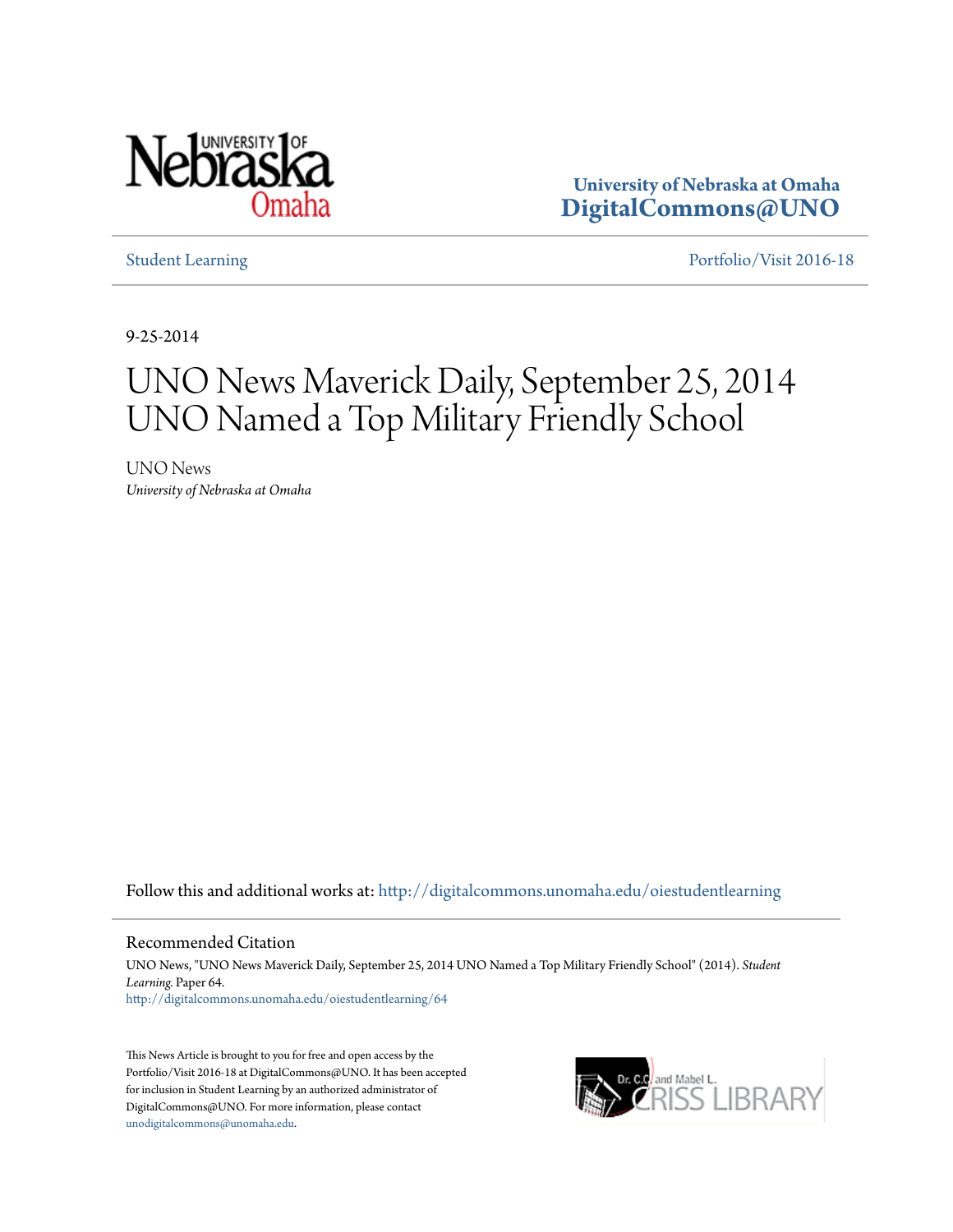

2014/09/25 for immediate release contact: Charley Reed phone: 402.554.21 29 email: unonews@unomaha.edu

search keywords: military veteran ranking



**OMAHA** - The University of Nebraska at Omaha {UNO} has been named one of the country's top "Military Friendly Schools" according to G.I. Jobs magazine and Victory Medio, moking it the sixth consecutive year UNO hos been recognized for its efforts to help military and veteran students complete their education.

By making the 2015 list, UNO is included among the top 15 percent of colleges and universities around the country, adding to earlier recognitions from Military Times, which ranked UNO as the nation's top public university for veterans, and U.S. News and World Report, which ranked UNO 's Online Bachelor of General Studies program in the top 10 for veteran students.

"It's a tremendous honor to receive this designation yet again as a validation of the work UNO does to support military and veteran students and their families," said **Mike** Connolly, director of UNO's Office of Military and Veteran Services. "With a long history of service to this community and such a supportive university culture and leadership team, UNO is by far the best place for a military or veteran student to pursue their education."

UNO's history with supporting veteran students dates back to 1951 when the U.S. Air Force instituted the Bootstrap program, which was designed to help veterans complete their education after returning from active service.

One alumnus who made use of the program is current U.S. Secretary of Defense Chuck Hagel, who graduated from UNO with a Bachelor of General Studies degree in 1971 after serving in Vietnam.

In 2011, UNO opened its first Office of Military and Veteran Services, which provides academic and professional guidance on making the transition to the classroom for military students and their families.

UNO also offers a campus location at Offutt Air Force Base, a waived application fee for military students, a flexible deployment policy, and free access to UNO's Health, Physical Education and Recreation building.

The Military Friendly Schools list has been published by G.L Jobs since 2009 and is compiled through extensive research and data-driven surveys of more than 10.000



#### **Featured Stories**

UNO Alumni Board Involvement is Fomily Affair

**Metropolitan Universities Journal Highl'ghts**  2015 CUMU Conference

Henry Doarly Zoo and Aquarium. UNO Join STEM Learning Initiative